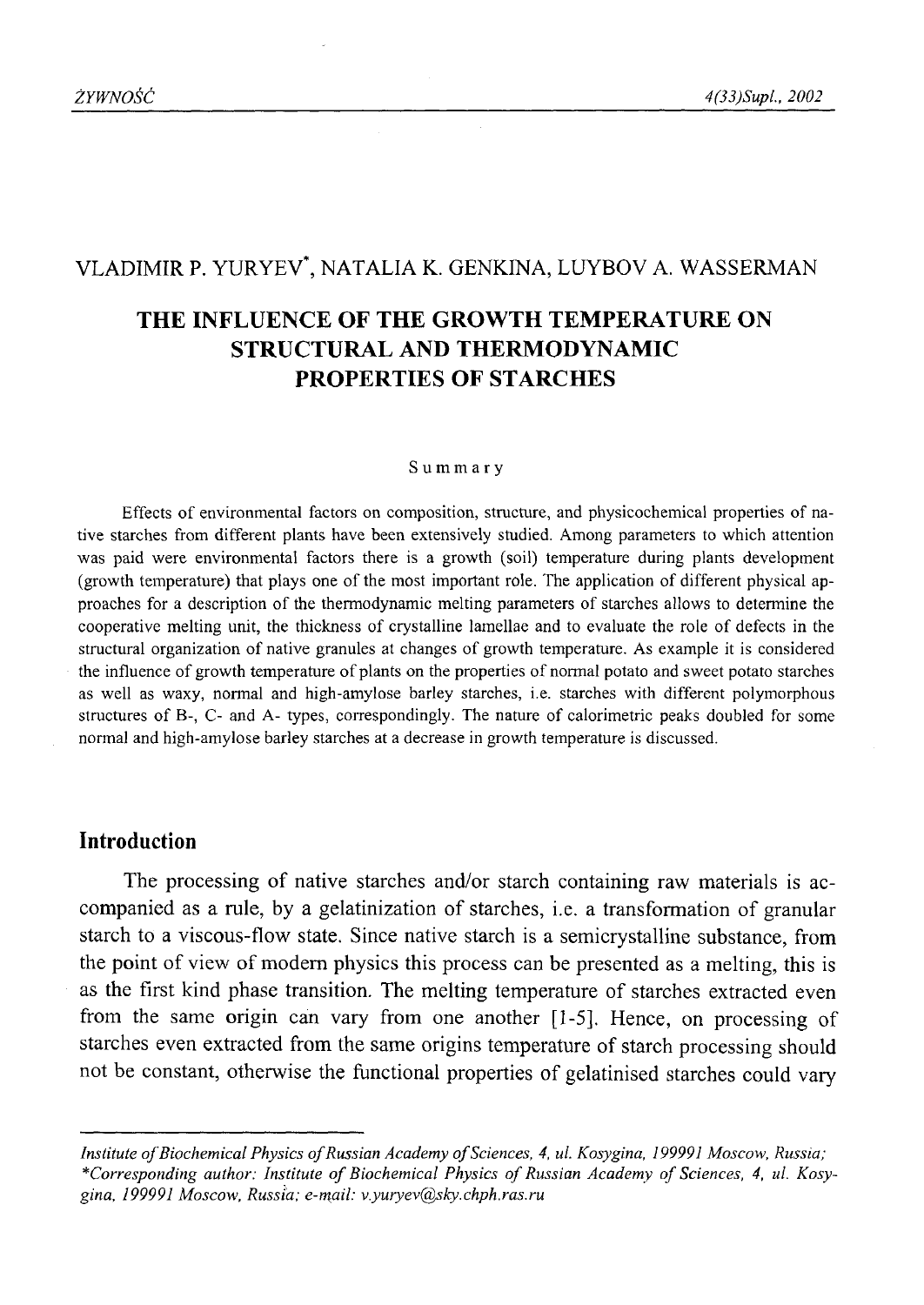from each other. It implies that melting temperatures of starches and temperatures of their processing must be mutually coordinated.

Differences in melting temperature of starches have complex origin. For instance, genetically controlled factors might be involved, environmental conditions (soil composition, soil temperature (growth temperature), water regime, duration of light day and some others) as well as the reasons caused by varieties in methods of land cultivation might also pay an essential role. This research focuses on the influence of environmental conditions, primarily on the soil temperature which influences the melting temperature of starches and on the relationship between the structure of native granules and their thermodynamic properties.

Starch is one of the most abundant substances on the earth. It is found in the leaves of green plants, in the amyloplasts of seeds, grains, roots, and tubers of many crops where it is synthesized in a very condensed and granular form depending on genes and enzymatic activities. The comparison of starch produced in plastids with glycogen in prokaryotes suggests that the biosynthetic pathway has changed during evolution because of selection pressure favoring a semicrystalline product. This property allows plants to store massive amount of fixed carbon generated by photosynthesis [**6**].

The effects of environmental factors on composition, structure and physicochemical properties of native starches from different plants have attracted progressively more attention in recent years. Among environmental factors of particular interest there is a soil temperature during plants development (growth temperature). Perhaps, it plays the most important role [7-20]. At the present it has been established that an increase in the growth temperature of cereal and potato starches, irrespectively of the amylose content, leads to increase in melting temperature [7-21],

It is supposed that an increase of melting temperature of starches with increasing of growth temperature may be caused by changes in the double helix length, optimization of registration within crystalline lamellae and/or amorphous region rigidity [8, 10, 21]. It has been hypothesized that elevated growth temperatures directly enhance *in vivo* "annealing" and this is comparable to annealing *in vitro* [8-10, 21], Until now any firm evidence to support these hypotheses are lacking. The analysis of the works recently published and devoted to a study of the structure formation in starches during their biosynthesis and to an influence of growth temperature on these processes and starch structure, shows that changes in the melting temperatures  $(T_m)$  for native starches [13-16, 22] as well as for semicrystalline synthetic polymers [23] can be described with the Thomson-Gibbs' equation and equations linking fundamental thermodynamic functions characterizing properties of the surface of starch lamellae. It allows to estimate a role of defects in the structural organization of starch granule. Additionally using the "two-state" model [24] for a description of the melting process for waxy and normal starches, melting cooperative units and the thickness of crystal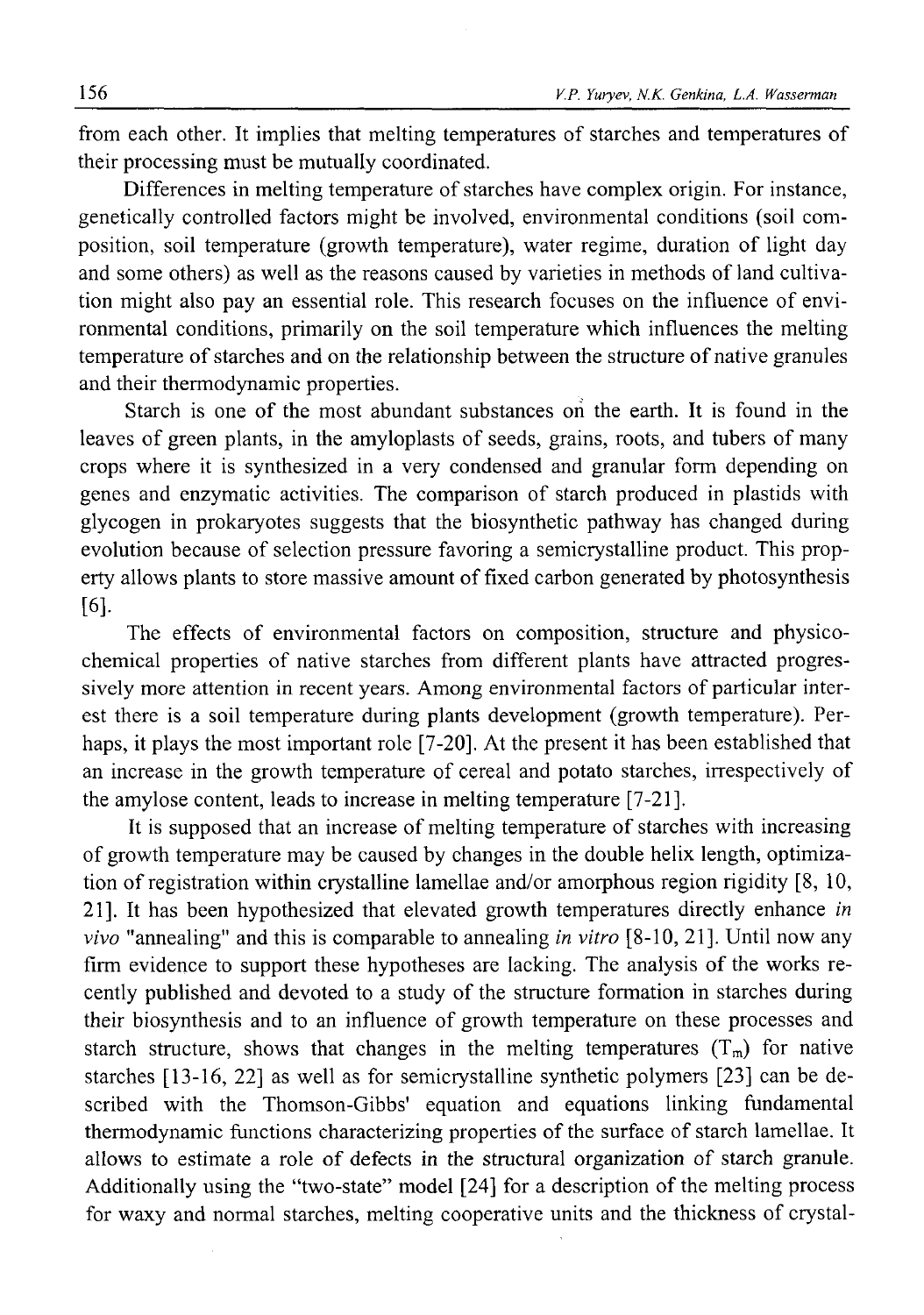and normal starches, melting cooperative units and the thickness of crystalline lamellae can be determined [13-16, 22]. Collection of the data obtained in these and some other works provides estimation of the influence of growth temperature on the structure and thermodynamic properties of native starches of different polymorphous structure. Besides of it, these data allow to predict properties of new starches as well as to develop better understanding of starch biosynthesis phenomenon, and the relationship between structural and thermodynamic parameters of native starches.

## **The influence of the growth temperature on structure and composition of native granules. A general presentation**

It is known [6, 12] that the biosynthesis of two starch polysaccharides (amylose and amylopectin) is under genetic control. Synthases controlling a biosynthesis process are subdivided into two major classes: soluble starch synthases (SSS) which produce amylopectin, and granule bound starch synthases (GBSS) which produce amylose. The ratio of these enzymes during biosynthesis determines the amylose/amylopectin ratio in native starch granules. Since all synthases have individual temperature for their optimal activity, the polymerization degree of synthesized starch polysaccharides and, correspondingly, the structural organization of starch granules can differently depend on environmental conditions, particularly the growth temperature. Furthermore it is well known that temperature and water content in the system are the thermodynamic parameters which control crystallization.

Macromolecules of amylose and amylopectin form starch granules which consist of crystalline lamellae formed by double helices of amylopectin A- chains with polymerization degree of 14 anhydroglucose residue, amorphous lamellae formed by amylopectin B- chains, and an amorphous background formed by amylopectin and amylose macromolecules in unordered conformation. Amylose and amylopectin macromolecules can also form defects located both in crystalline (amylose "tie" chains string type; amylopectin molecular ordered structure) and in amorphous (amylose "tie" and amylopectin chains in unordered conformation) lamellae. For potato and barley starches with B- and A-type polymorphous structure, respectively, an increase in growth temperature does not lead to significant changes in X-ray diffraction patterns irrespectively of amylose content in starches, this is, improvement of the macromolecular packing in the crystalline unit is not observed [7, 13, 16]. For sweet potato starches [7, 14, 15], the transition of crystalline structure from  $C(A+B)$ - to A-type is observed at a change of growth temperature from 15°C to 21°C. However, the annealing of C- type sweet potato starches does not induce such temperature [14, 15]. This means that the hypothesis proposed in the works [8-10, 21] according to which elevated growth temperatures directly enhance *in vivo* "annealing" and this is comparable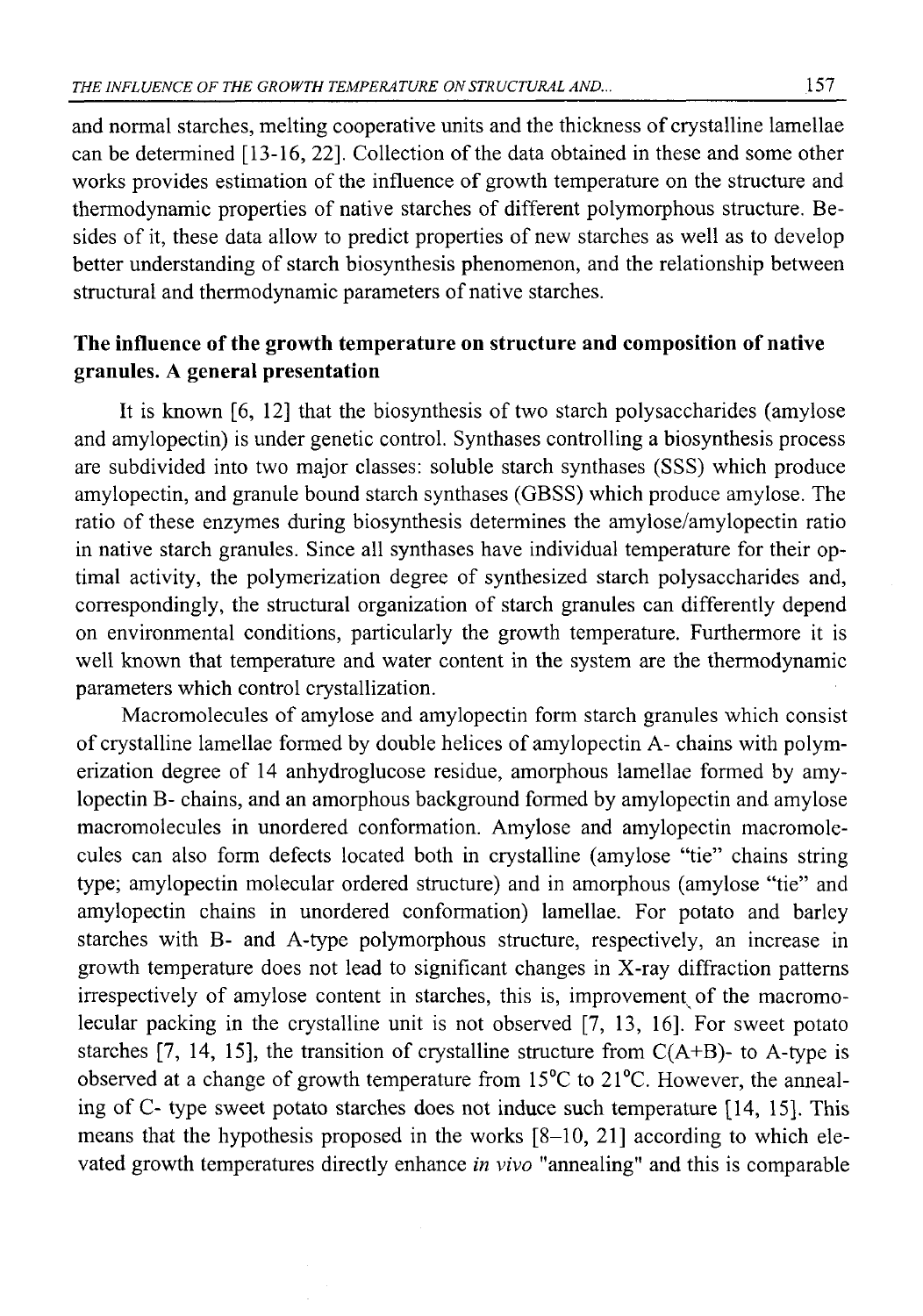to annealing *in vitro* is disputable. According to Hizukuri [7], low temperature yields B- type crystalline structure and high temperature favours the A- type.

The question concerning the variations in the thickness of crystalline lamellae remains open and will be consider later.

The analysis of the published data on the amylose. content in native granules shows that for maize and rice starches an increase in growth temperature leads to a decrease in the amylose content [17, 25-27] whereas for wheat starch the amylose content slightly increases with temperature [18, 20]. The investigation of barley starches has shown that irrespectively of the starch variety (waxy, normal, high amylose) growth temperature insignificantly changes the amylose content [28] and, similar effect is noted for tuber starches (potato, microtuber) [9, 10]. Environmental influence on the amylose content in sweet potato starch appears to be variable [29].

In contrast to the amylose/amylopectin ratio, level of starch lipids is very sensitive to environmental effects. For example, it is well known that for barley and wheat starches elevating growth temperature results in increase in the amount of starch lipids [8, 12, 18, 20, 28, 30]. For cereal starches insignificant portion of amylose macromolecules complexed with lipids can form both amorphous and crystalline V-type structures from single helices while other portion of starch lipids is free.

The analysis of the data concerning thermodynamic melting parameters of amylose-lipid complexes as well as the results for barley starches published in the works [8, 16, 28] allow to do some remarks about the influence of growth temperature on the formation of amylose-lipid complexes. Taking into consideration that:

- (i) an increase in growth temperature leads to an increase of lipid content in some starches and to decrease in the amylose content in barley starches [8, 28],
- (ii) the magnitude of melting enthalpy for amylose-lipid complexes is proportional to the content of amylose-lipid complexes in starches,
- (iii) the magnitude of melting temperature of amylose-lipid complexes is characteristic for thermostability for amylose-lipid complexes,

one can supposed that in spite of increase in total lipid content in starches, decrease in growth temperature leads to increase in the content of amylose-lipid complexes in starches, at least partly due to a decrease in the amylose content, and decrease in the thermostability of complexes. Since the melting temperature of amyloselipid complexes depends on nature of fatty acids [31] and its value decreases in the order: linoleic acid < myristic acid < oleic acid < stearic acid < palmitic acid, it can be supposed that at lower growth temperature some fatty acids do not form complexes.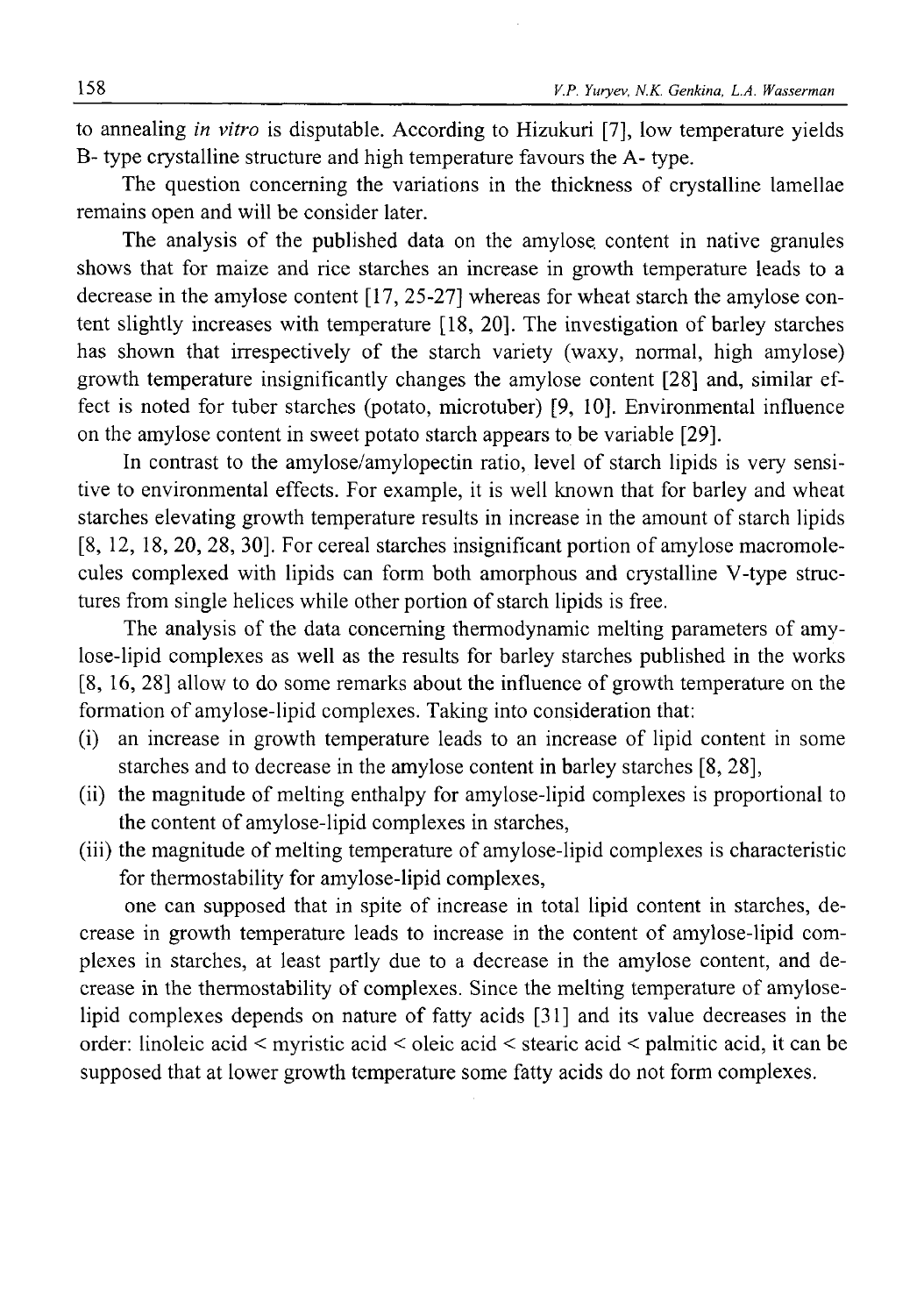## **The growth temperature and the relationship between structure and thermodynamic parameters of crystalline lamellae in waxy, normal and high amylose native starches**

Environmental factors not always remain constant during plants development so it is very difficult to compare precisely available data on the influence of growth temperature on structure and properties of starches. Changes in structural parameters of starches reflect physicochemical and biochemical processes developing in granules during their biosynthesis. Some suggestions on nature of these changes in starches have been formulated in numerous reports. The differences in structural organization of granules during their biosynthesis can be attributed to the changes in:

- 1. length of amylose double helix [9],
- 2. distribution of amylopectin chains length [18, 27, 32-34],
- 3. ratio between small and large granules, because it is well known that in bimodal starches the melting temperature for small fraction is higher than that for large fraction [35].

The DSC study of native starches under quasi-equilibrium has shown that there is the correlation between the growth temperature of plants and the melting temperature of starches [13-15].

As formerly noted, the melting temperature  $(T^{exp}_{m})$  of semicrystalline synthetic polymers as well as native waxy and normal starches is determined by Thomson-Gibbs equation [13-16, 22, 23]:

$$
T^{\exp}_{m} = T^{\circ}_{m} \{ 1 - 2\gamma_i / (\Delta H^{\circ}_{m} \rho_{\text{crl}} L_{\text{crl}}) \}
$$
 (1)

where  $T<sup>o</sup><sub>m</sub>$  and  $\Delta H<sup>o</sup><sub>m</sub>$  are the melting temperature and the melting enthalpy of a hypothetical crystal with unlimited size (a perfect crystal),  $\rho_{\text{crl}}$  and  $L_{\text{crl}}$  are the density and the thickness of the crystal, respectively and  $\gamma_i$  is the free surface energy of formation of the crystal. Since the values of  $T<sup>o</sup><sub>m</sub>$  and  $\Delta H<sup>o</sup><sub>m</sub>$  for starches are not available, the data reported for the A- and B- type spherolitic crystals can be used instead for estimation of  $T^{exp}$ <sub>m</sub>.

The analysis of the equation (1) shows that  $T^{exp}_{m}$  is the function of three variables: the type of polymorphous structure in crystal, the thickness of crystal, and the free surface energy of its formation. The polymorphous structure in native starches can be determined with the X-ray method while the thickness of crystalline lamellae is available from DSC data and equations (2 and 3) [13—16]:

$$
v = \Delta H^{vH}/\Delta H_m
$$
 (2)

$$
L_{\rm crl} = 0.35v \tag{3}
$$

where v is the melting cooperative unit,  $\Delta H^{\text{vH}}$  is the van't Hoff enthalpy,  $\Delta H_m$  is the experimental melting enthalpy of starches, 0.35 nm is the pitch height per anhydroglucose residue in a double helix. According to [13-16, 23], the magnitude of the  $\gamma_i$  could be estimate using equations (1,4, and 5):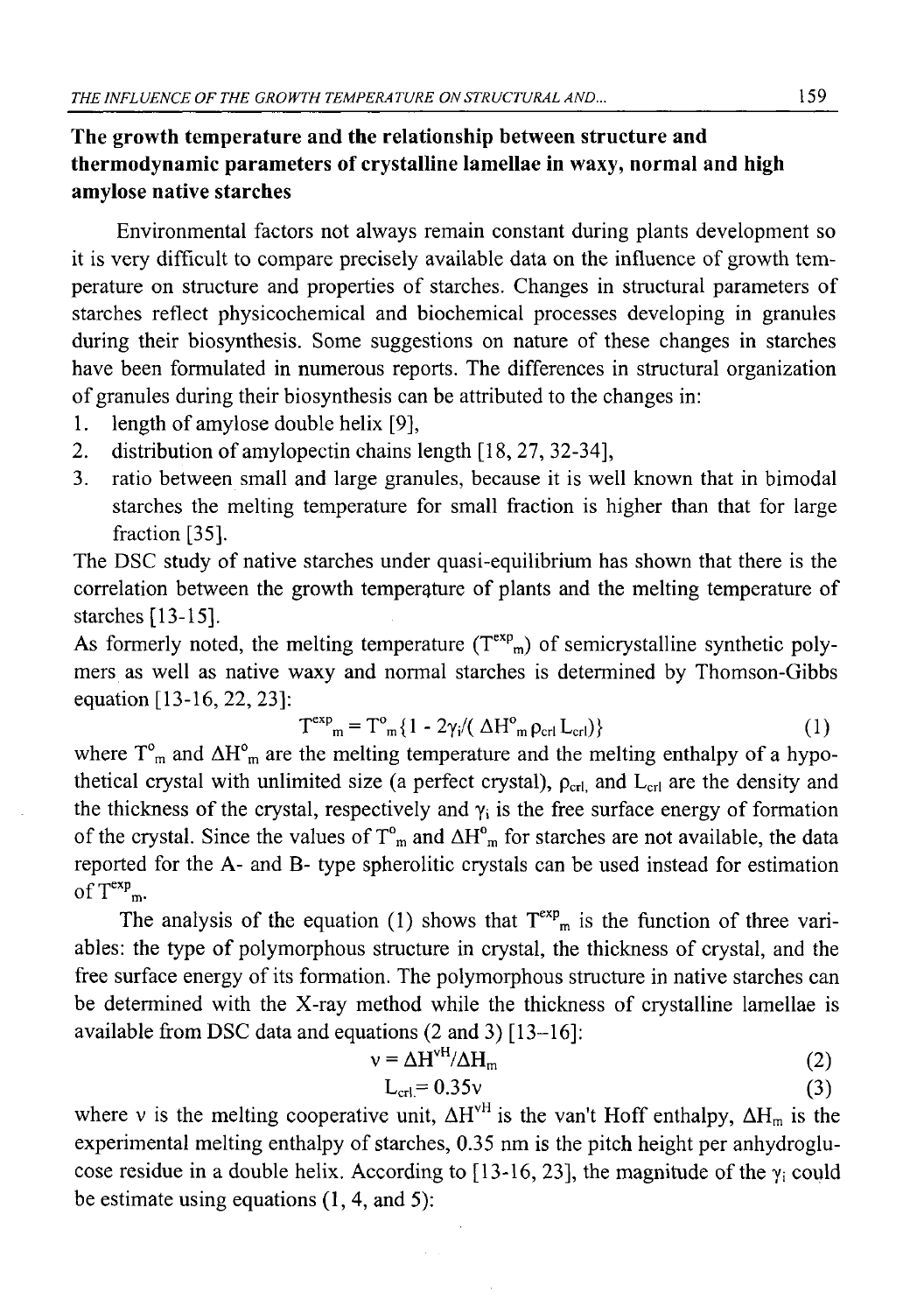$$
q_i = [(\Delta H^o_{m} - \Delta H_{exp})\rho_{\rm cri}L_{\rm cri}]/2.5 \tag{4}
$$

$$
\gamma_i = q_i - T_m s_i \tag{5}
$$

where  $q_i$  and  $s_i$  are surface enthalpy and entropy of crystalline lamellae, respectively. It is well known that the main contribution in the  $\gamma_i$  is caused by the magnitude of the  $q_i$ which is proportional to the content of defects in crystal. Since the melting of crystal begins from its defects, their increase leads to a formation of crystals with a more "mellow" surface and, respectively, to a decrease in  $T^{exp}$ <sub>m</sub>.

Therefore, taking into consideration mentioned above, i.e. that with the exception of sweet potato starches an increase of growth temperature does not lead to the change in starch polymorphous structure [7, 13-16], some characteristics of crystalline lamellae such as thickness and surface free energy, and entropy, and their changes on varying of the growth temperature should be considered for a better understanding of the mechanism underlying the correlation between melting and growth temperatures.

Table 1

The values of the melting cooperative unit ( $v_{\rm crl}$ ), the thickness ( $L_{\rm crl}$ ), the free surface energy ( $y_i$ ), enthalpy  $(q_i)$  and entropy  $(s_i)$  of face sides for crystalline lamellae of different starches [10,13-16]. (Thermodynamic parameters characterizing surface faces for crystalline lamellae in starches with asymmetric or doubling DSC-peaks as well as for C-type starches weren't calculated.)

| Geno-<br>types                          | Polymo-<br>rphous<br>structure | Growth<br>tempe-<br>rature,<br>$^{\circ}C$ | $T_m$<br>K    | $V$ , anhydroglu-<br>cose residues | $L_{\text{crl}},$<br>nm | $\gamma_i$<br>(J/cm <sup>2</sup> )<br>10 <sup>7</sup> | $q_i$<br>(J/cm <sup>2</sup> )<br>10 <sup>7</sup> | $S_1$<br>(J/cm <sup>2</sup> K)10 <sup>7</sup> |  |  |
|-----------------------------------------|--------------------------------|--------------------------------------------|---------------|------------------------------------|-------------------------|-------------------------------------------------------|--------------------------------------------------|-----------------------------------------------|--|--|
| Potato<br>(Maris<br>Piper)              | B                              | 10                                         | 333.4         | 15.7                               | 5.5                     | 4.6                                                   | 53.9                                             | 0.147                                         |  |  |
|                                         | $\bf{B}$                       | 16                                         | 336.0         | 14.1                               | 4.9                     | 3.7                                                   | 39.0                                             | 0.105                                         |  |  |
|                                         | B                              | 20                                         | 338.6<br>14.1 |                                    | 4.9                     | 2.8                                                   | 44.0                                             | 0.121                                         |  |  |
|                                         | B                              | 25                                         | 343.4         | 11.6                               | 4.1                     | 1.2                                                   | 22.4                                             | 0.062                                         |  |  |
| Average $13.8 \pm 1.74.8 \pm 0.6$       |                                |                                            |               |                                    |                         |                                                       |                                                  |                                               |  |  |
| Waxy<br>barley<br>$(Oderb -$<br>rucker) | A                              | 7                                          | 316.8         | 16.0                               | 5.6                     | 17.8                                                  | 71.3                                             | 0.169                                         |  |  |
|                                         | A                              | 10                                         | 324.3         | 13.6                               | 4.7                     | 15.1                                                  | 59.4                                             | 0.137                                         |  |  |
|                                         | A                              | 13                                         | 327.5         | 13.1                               | 4.6                     | 14.0                                                  | 55.7                                             | 0.127                                         |  |  |
|                                         | A                              | 15                                         | 328.0         | 14.7                               | 5.1                     | 13.8                                                  | 57.6                                             | 0.133                                         |  |  |
|                                         | A                              | 16                                         | 329.7         | 14.5                               | 5.1                     | 13.2                                                  | 53.7                                             | 0.123                                         |  |  |
|                                         | A                              | 20                                         | 333.0         | 14.1                               | 4.9                     | 12.1                                                  | 54.4                                             | 0.127                                         |  |  |
| Average 14.6±0.5 5.1±0.4                |                                |                                            |               |                                    |                         |                                                       |                                                  |                                               |  |  |
| Normal<br>barley<br>(Golden<br>Promise) | A                              | $\overline{7}$                             | 314,7         | 18,7                               | 6,6                     | 21,2                                                  | 94,8                                             | 0,234                                         |  |  |
|                                         | A                              | 10                                         | 320.9         | 14,0                               | 4,9                     | 18,6                                                  | 80,2                                             | 0,192                                         |  |  |
|                                         | A                              | 13                                         | 323,5         | 14,2                               | 5,0                     | 17,6                                                  | 76,7                                             | 0,183                                         |  |  |
|                                         | A                              | 15                                         | 325,5         | 15,9                               | 5,6                     | 16,8                                                  | 79,3                                             | 0,192                                         |  |  |
|                                         | A                              | 16                                         | 327,2         | 16,9                               | 5,9                     | 16,1                                                  | 73,8                                             | 0,176                                         |  |  |
|                                         | A                              | 20                                         | 330,9         | 17,5                               | 6,1                     | 14,5                                                  | 75,5                                             | 0,184                                         |  |  |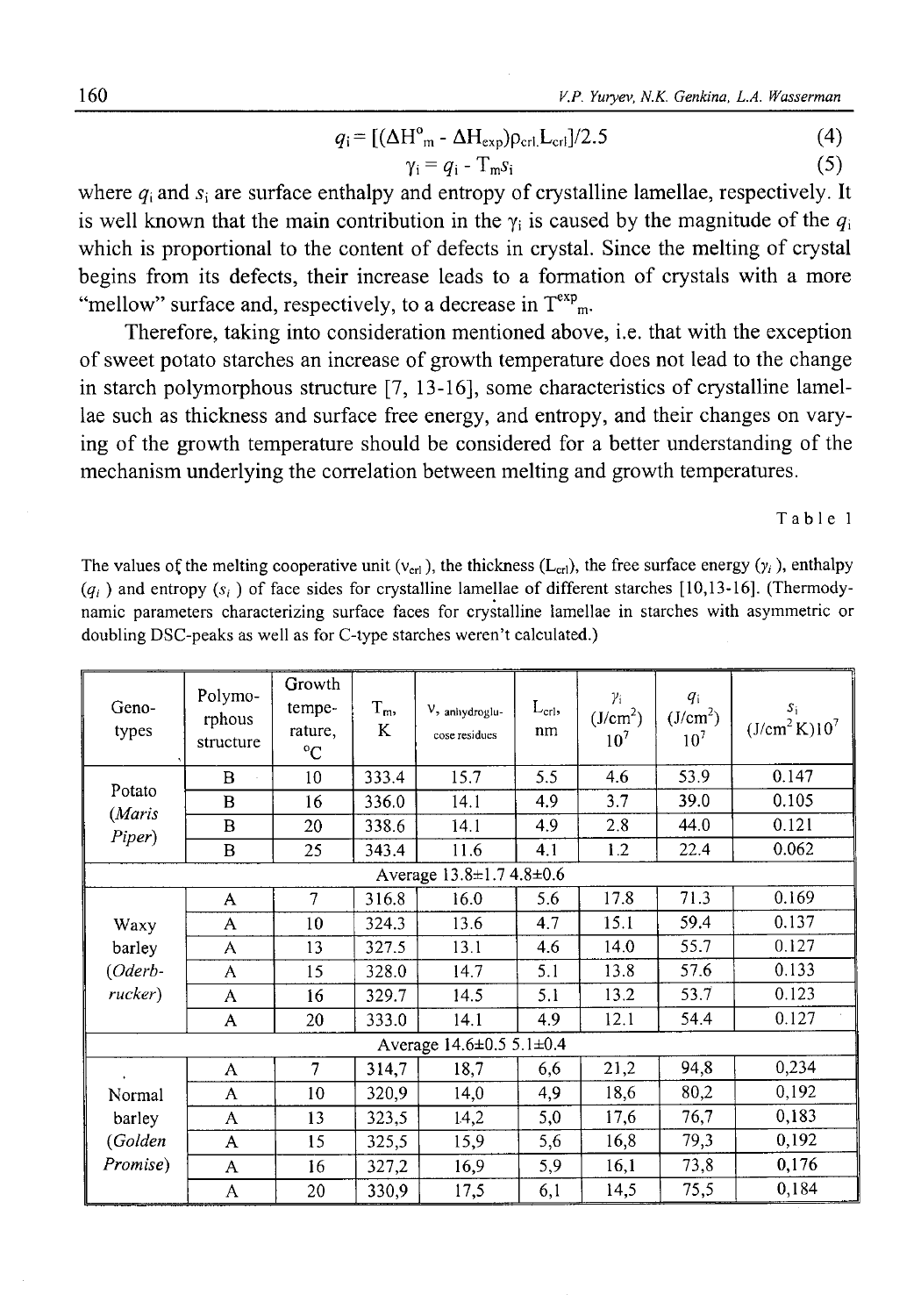| Geno-<br>types                                       | Polymo-<br>rphous<br>structure | Growth<br>tempe-<br>rature,<br>$^{\circ}C$ | $T_{m}$<br>K  | V, anhydroglu-<br>cose residues | $L_{\text{crb}}$<br>nm | γi<br>(J/cm <sup>2</sup> )<br>10 <sup>7</sup> | $q_i$<br>(J/cm <sup>2</sup> )<br>10 <sup>7</sup> | $S_i$<br>(J/cm <sup>2</sup> K)10 <sup>7</sup> |  |  |  |
|------------------------------------------------------|--------------------------------|--------------------------------------------|---------------|---------------------------------|------------------------|-----------------------------------------------|--------------------------------------------------|-----------------------------------------------|--|--|--|
| Average $16,2\pm0,85,7\pm0,3$                        |                                |                                            |               |                                 |                        |                                               |                                                  |                                               |  |  |  |
| Normal<br>barley<br>(Triumph)                        | A                              | $\overline{7}$                             | 315,0         |                                 |                        |                                               |                                                  |                                               |  |  |  |
|                                                      | A                              | 10                                         | 320,8         | 12,0                            | 4.2                    | 14,7                                          | 55,1                                             | 0,126                                         |  |  |  |
|                                                      | A                              | 13                                         | 12,2<br>325.0 |                                 | 4,3                    | 13,4                                          | 48,1                                             | 0,107                                         |  |  |  |
|                                                      | A                              | 15                                         | 326,1         | 13,7                            | 4,8                    | 13,0                                          | 51,8                                             | 0,119                                         |  |  |  |
|                                                      | A                              | 16                                         | 327,7         | 13,1                            | 4,6                    | 12,5                                          | 45,2                                             | 0,099                                         |  |  |  |
|                                                      | A                              | 20                                         | 332,0         | 13,4                            | 4,7                    | 11,1                                          | 41,6                                             | 0,092                                         |  |  |  |
| Average 12,9±0,3 4,5±0,1                             |                                |                                            |               |                                 |                        |                                               |                                                  |                                               |  |  |  |
| High<br>amylose<br>Barley<br>$(Pent-$<br>land-field) | A                              | 7                                          |               | ---                             |                        | $- - -$                                       | $---$                                            | ---                                           |  |  |  |
|                                                      | A                              | 10                                         | 320,7         | ---                             |                        | ---                                           | ---                                              | ---                                           |  |  |  |
|                                                      | A                              | 13                                         | 323,6         | ---                             | ---                    | ---                                           | ---                                              | ---                                           |  |  |  |
|                                                      | A                              | 15                                         | 325,0         | ---                             | <b>+++</b>             | ---                                           | $---$                                            | ---                                           |  |  |  |
|                                                      | A                              | 16                                         | 332,1         | 11,5                            | 4,0                    | 10,1                                          | 55,4                                             | 0.136                                         |  |  |  |
|                                                      | A                              | 20                                         | 334,3         | 12,1                            | 4.2                    | 9,5                                           | 51,7                                             | 0,126                                         |  |  |  |
| Avarage $11,8\pm0,3$ 4.1 $\pm0,1$                    |                                |                                            |               |                                 |                        |                                               |                                                  |                                               |  |  |  |
| Sweet                                                | $C(A+B)$                       | 15                                         | 327.6         | 11.9                            | 4.2                    | ---                                           | $- - -$                                          | ---                                           |  |  |  |
| potato                                               | A                              | 21                                         | 336.6         | 14.9                            | 5.2                    | 11.0                                          | 63.7                                             | 0.161                                         |  |  |  |
| $(Sun-$                                              | A                              | 27                                         | 345.2         | 15.7                            | 5.5                    | 8.7                                           | 58.5                                             | 0.143                                         |  |  |  |
| nyred)                                               | A                              | 33                                         | 351.5         | 17.0                            | 6.0                    | 6.4                                           | 65.9                                             | 0.170                                         |  |  |  |
| Sweet                                                | $C(A+B)$                       | 15                                         | 329.7         | 12.4                            | 4.3                    | ---                                           | ---                                              |                                               |  |  |  |
| potato                                               | A                              | 21                                         | 337.5         | 14.8                            | 5.2                    | 10.9                                          | 55.9                                             | 0.133                                         |  |  |  |
| $(A$ yamu-                                           | 27<br>15.8<br>346.6<br>A       |                                            |               | 5.5                             | 7.8                    | 52.0                                          | 0.127                                            |                                               |  |  |  |
| rasaki)                                              | A                              | 33                                         | 352.3         | 15.9                            | 5.6                    | 5.7                                           | 38.2                                             | 0.092                                         |  |  |  |

As can be seen from Table 1 [13-16], the elevation of growth temperature does not lead to any cnange in cooperative melting unit and the thickness of crystalline lamellae in native potato and barley starches, i.e. in starches related to B- and A- type, respectively, while for sweet potato starches an increase of growth temperature is accompanied by positive correlation with the thickness of crystalline lamellae. According to [13, 16] observed changes in the melting temperatures for potato and barley starches can be caused by accumulation of defects while for sweet potato starches the changes in  $T^{exp}_{m}$  can be due to accumulation of defects and increase in the thickness of crystalline lamellae [14, 15]. Indeed, calculations have shown that the decrease in growth temperature leads to the increase in the magnitude of surface entropy for starch crystalline lamellae (Table 1). This phenomenon is evident for potato and barley starches irrespectively of the amylose content in granules but it is insignificant for sweet potato starches. One may suppose that such defects in starch granules are amy-

## c.d. tab. 1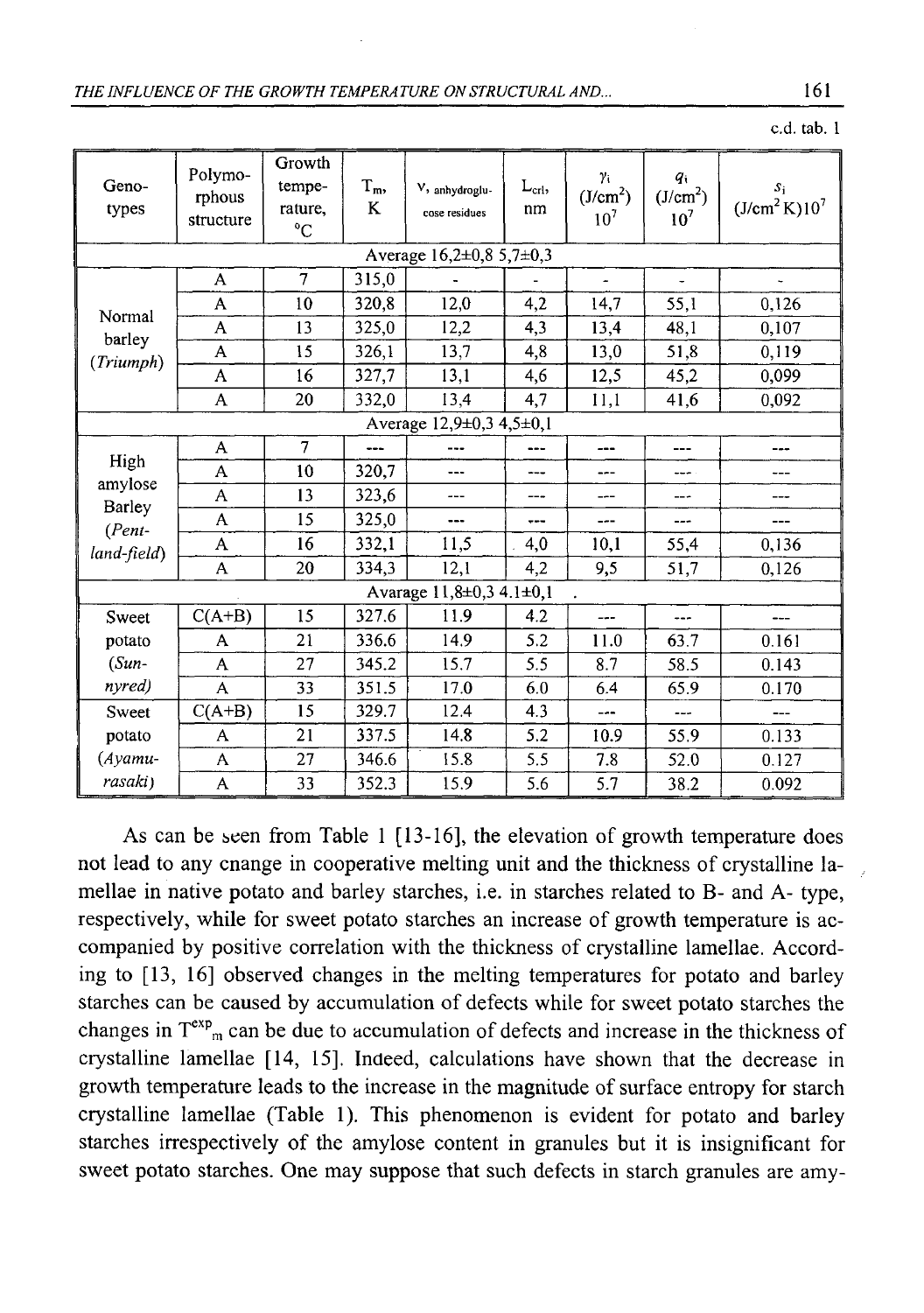lose "tie" chains, amylopectin molecular ordered structures,  $F_2$  or  $F_1$  amylopectin subfraction [13].

In case of sweet potato starches increase in the thickness of crystalline lamellae can result from: (i) increase in the length of double helixes and (ii) change in polymorphous structure in sweet potato starches at an increase of growth temperature, i.e. C  $(A+B) \Rightarrow A$ - type transition in the range of growth temperature between 15<sup>o</sup>C-20<sup>o</sup>C [14, 15]. The changes in the structure of crystalline lamellae are presented in Figure 1. As can be seen from Figure 1, an increase in number of defects leads to formation of crystalline lamellae with more "mellow" structure. Apparently due to this reason namely a-amylase susceptibility of native granules increase with decreasing in growth temperature [7].



Fig. 1. Schematic presentation of the effects of growth temperature on the amorphous and crystalline lamellae of potato and barley (normal and waxy) starches.

On elevation of growth temperature for some normal and high amylose barley cultivars some structural features in behaviour of their starches can be observed. As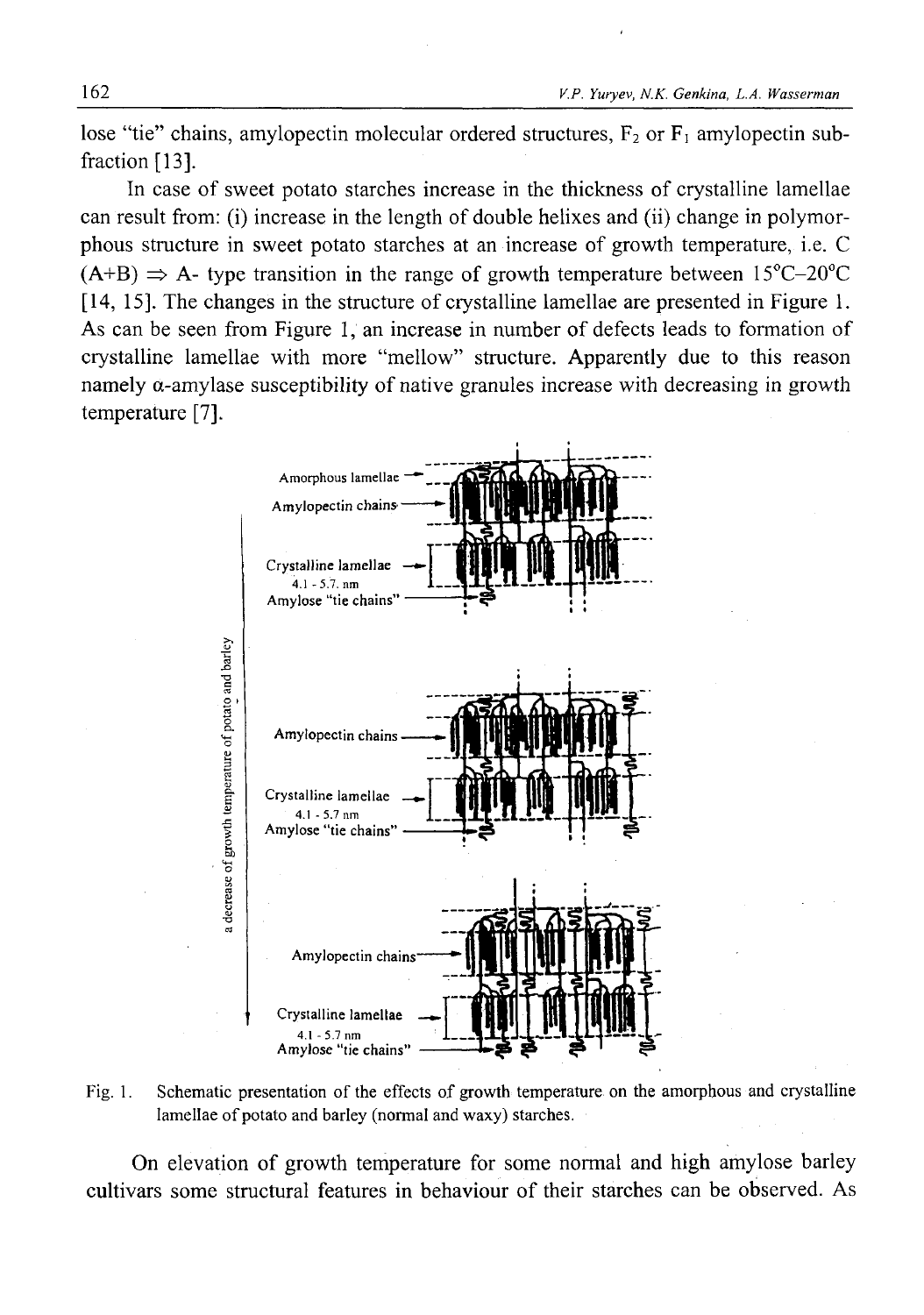can be seen from Figures 2 and 3 [16], at relative low values of growth temperature the asymmetry on DSC-traces or their doubling is observed. Taking into consideration that the DSC-study of these starches was carried out under large water excess (0.3% d.m. dispersions) such shape of DSC-traces is unusual. Usually the same DSC-traces are observed at intermediate water content in a system of native starch-water [35, 36]. At the present nature of this phenomenon remains unexplained.



Fig. 2. Excess DSC-traces (-) and results of their deconvolution (------) for starches ("Triumph" variety) grown at different growth temperatures.  $T_1$  and  $T_h$  are the melting temperature of lowand high- temperature structures, correspondingly.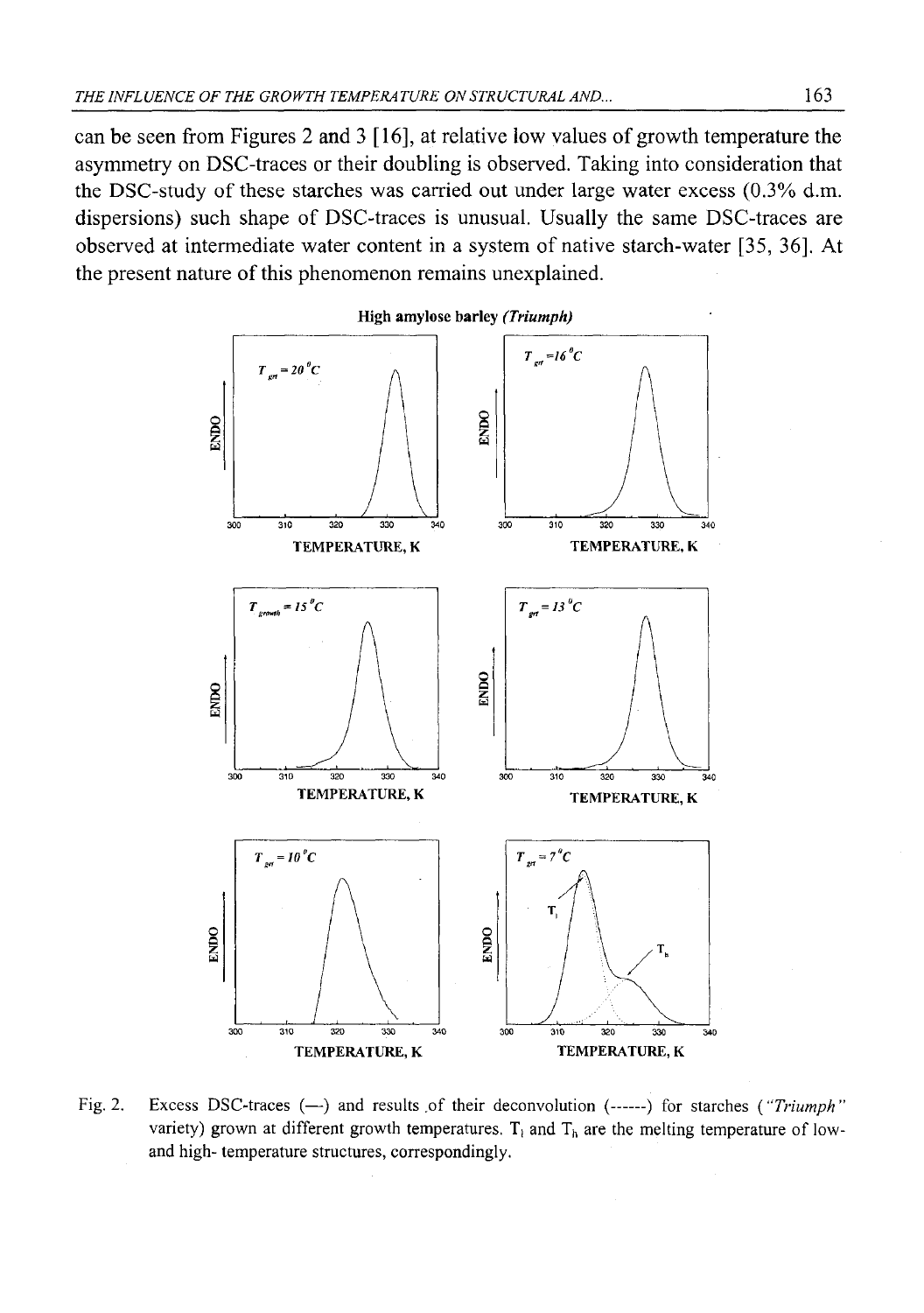

Fig. 3. Excess DSC-traces (—) and results of their deconvolution (-----) for starches *{Pentlandfield"* variety) grown at different growth temperatures.  $T_1$  and  $T_b$  are the melting temperature of lowand high- temperature structures, correspondingly.

Generally, change in DSC-trace shapes on decrease in growth temperature could be caused by three reasons:

1) change in the ratio of small and large granular size fractions in starches because it is well known that granular size distribution of starches influences the width of starch calorimetric peaks [37]. However, as was supposed in the work [22, 23], this reason is apparently unlikely;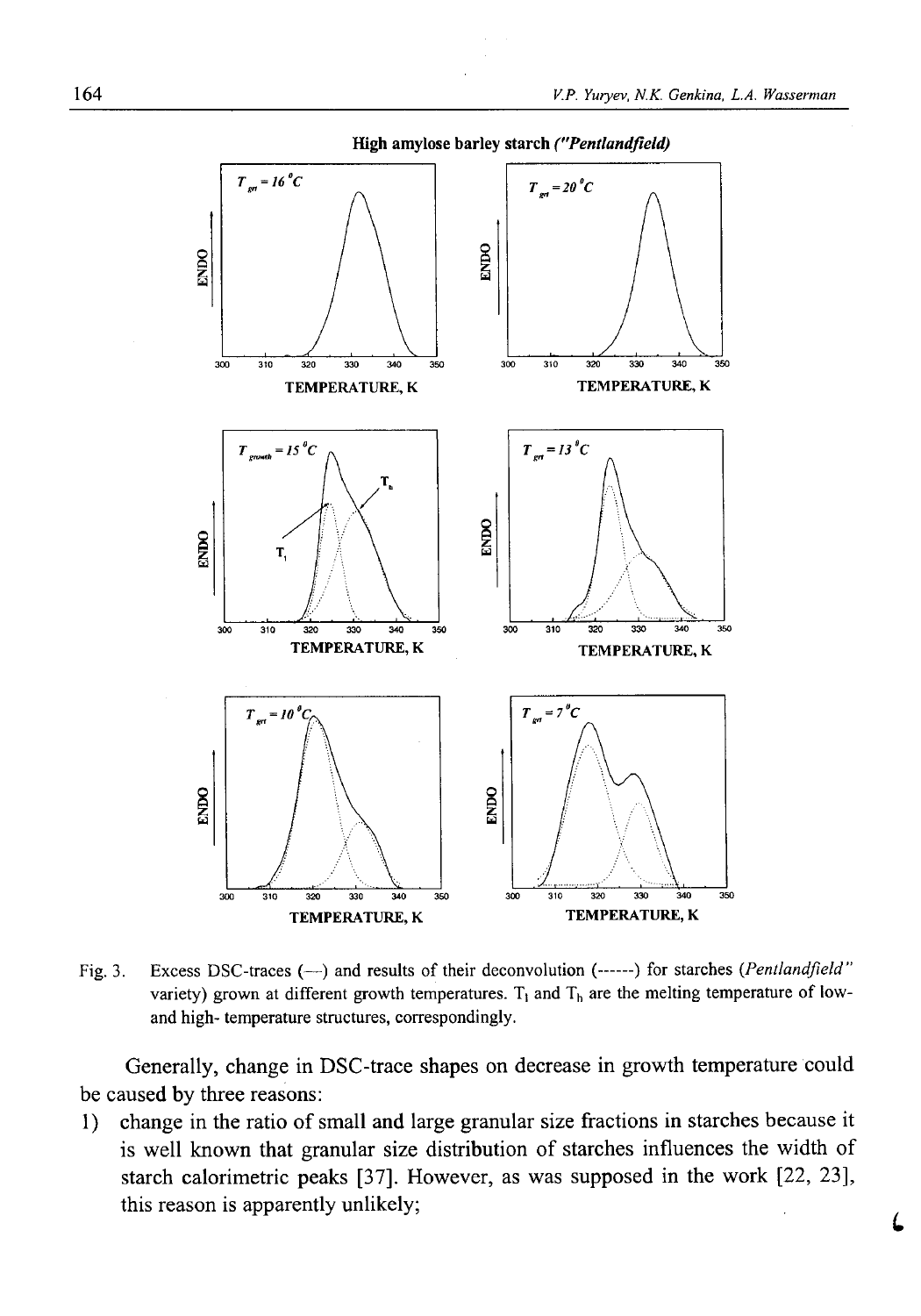- 2) change in polymorphous structure of starches. However, the X-ray study of the samples showed that the polymorphous structure remains constant irrespective of growth temperature [16];
- 3) accumulation of defects in starch crystalline lamellae on decrease in growth temperature [13, 16].

At the present one assumes that starch granules contain two types of crystallites, which melt at the different temperatures when water content in a system is insufficient [35, 36]. According to [16, 28] a decrease in growth temperature for the barley starches leads to increase in swelling factor and number of defects in granules (Table 2). According to Donovan [35] starch granules contain two types of crystallites distinguishing in the hydration/swelling properties. Supposedly, differences in the hydration/swelling properties result from structural features in starches which are related on DSC- thermograms to B- and A- type starches at intermediate water content [35, 36]. However, the asymmetric or doubling calorimetric peaks are observed also under the water excess (Figures 2 and 3) as starch grew at low temperature [16]. A hypothesis explaining this phenomenon has recently been put forward in the work [16].

#### Table 2

| Barley<br>variety | Growth                 |              | Low temperature structure |                              | High temperature structure |                        |                              |
|-------------------|------------------------|--------------|---------------------------|------------------------------|----------------------------|------------------------|------------------------------|
|                   | tempera<br>ture.<br>°С | $T_{1}$<br>K | $\Delta H_{1}$<br>kJ/mol  | Proportion,<br>$\frac{0}{0}$ | $T_{h,}$<br>K              | $\Delta H_h$<br>kJ/mol | Proportion,<br>$\frac{0}{0}$ |
| Triumph           |                        | 315.2        | 1.6                       | 69.9                         | 323.9                      | 0.7                    | 30.1                         |
|                   |                        | 314.9        | 0.8                       | 63.7                         | 326.6                      | 0.5                    | 36.3                         |
| Pentlandfield     | 10                     | 321.1        | 1.3                       | 72.2                         | 331.1                      | 0.5                    | 27.8                         |
|                   | 13                     | 323.6        | 1.1                       | 52.6                         | 330.99                     | 1.0                    | 47.4                         |
|                   | 15                     | 324.7        | 0.7                       | 34.8                         | 330.9                      | 1.3                    | 65.2                         |

Thermodynamic characteristics of low- and high- temperature structures in barley starches ("*Triumph*" and "*Pentlandfield*" varieties) and relevant proportions<sup>a</sup>

<sup>a</sup>The low- and high- temperature structure content in starches were determined as relative enthalpic contributions (%) of each structure to the overall melting enthalpy of the samples.

Taking into consideration that

- (i) an amount of defects in crystalline growth rings located closerr to a surface of granules is apparently larger than in crystalline growth rings located nearer to hilum [22, 38, 39],
- (ii) such defects are accumulated at low growth temperature and induce a decrease of melting temperature [13, 22],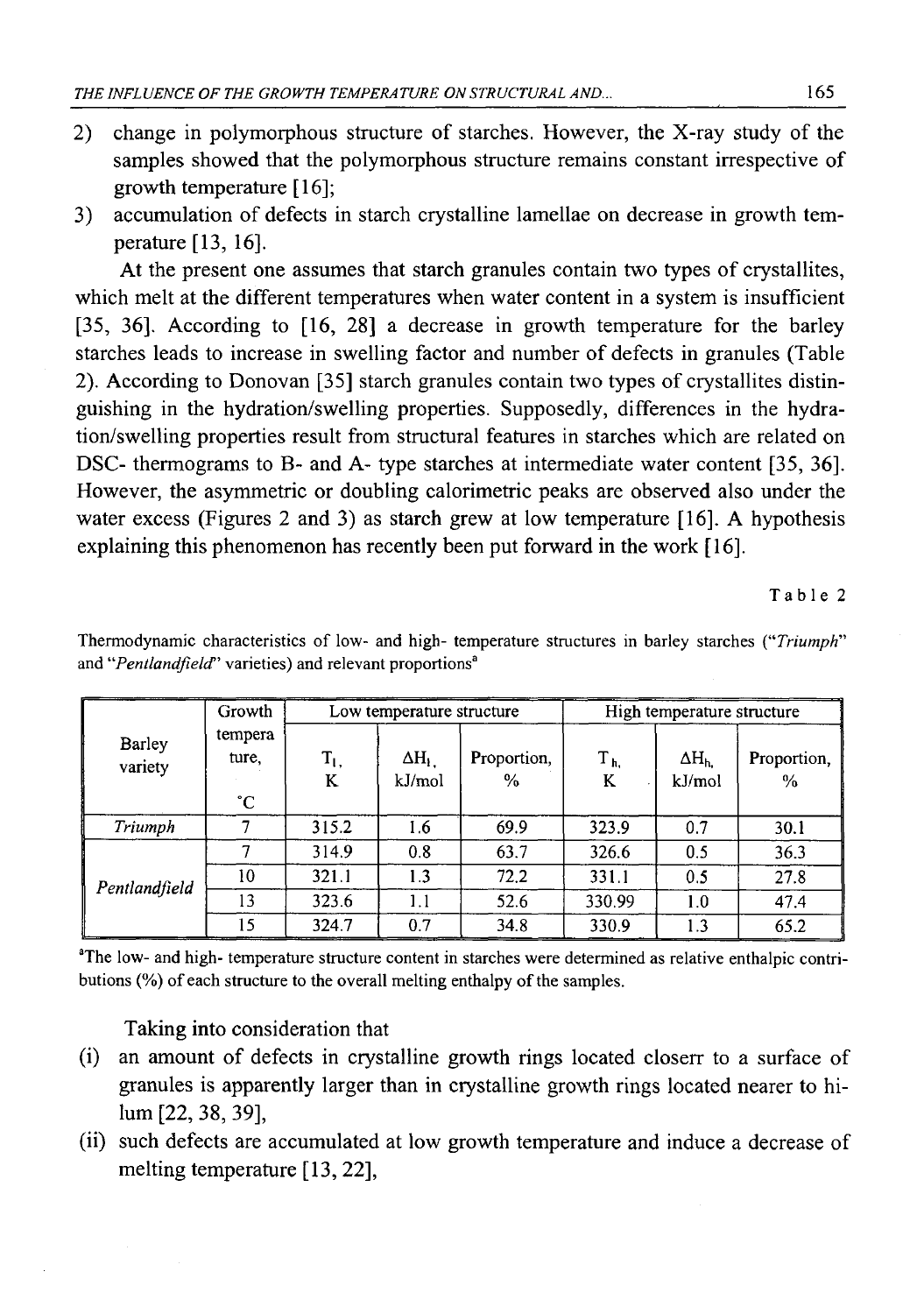one can assume that observed asymmetry or doubling of calorimetric peaks results from increase in crystalline lamellae with large defect content. At the first approximation the melting of crystalline lamellae containing defects and crystalline lamellae "without" defects can be considered as the melting of two independent structures. When differences in the content of these structures are not too significant the peak doubling can be observed only under the intermediate water content in the starch-water systems. While these differences became significant the peak doubling can be observed under the water excess. At this cas, using deconvolution procedure for asymmetric calorimetric peaks, determination of the content of structures in native granules becomes available.

Results of deconvolution are presented in Figures 2 and 3. The low-temperature endotherms can be attributed to the melting of the crystalline lamellae containing the largest number of defects and having the largest swelling factor while the hightemperature endotherms can be related to the crystalline lamellae with the smallest number of defects and swelling factors. The analysis of the results shows that the asymmetry of calorimetric peaks on the DSC- thermograms of barley starches under the water excess is observed when the difference in the content of the low- and hightemperature crystalline structures is approximately of 30-40%. Certainly such explanation of results is only hypothetical and requires additional structural investigations.

## Concluding remarks

The application of different physico-chemical approach for the description of melting process of starches, grown under various temperature provides estimation of the thickness of crystalline lamellae, thermodynamic parameters characterizing the surface of starch crystalline lamellae as well as an influence of growth temperature and the amylose content on number of defects in starches with different polymorphous structure. It is apparent that decrease in growth temperature on development of starch granules containing of B-, A- and C (A+B) -type crystalline structures leads to the formation of starch crystals with decreased melting temperature whereas the thickness of crystalline lamellae remains constant. Such behaviour can be explained by the accumulation of defects located in crystalline and amorphous lamellae. The increase in number of defects can be due to decrease in growth temperature and increase in the amylose content this is it can lead to appearance of peak doubling on DSC-traces .

### References

[1] Friedman R.B., Mauro D.J., Hauber R.J., Katz, F.R.: in book: Proceedings of the Symposium on Industrial Polysaccharides, Carbohydrates and Carbohydrate Polymers, ATL Press Inc., Science Publishers, Mount Prospect, IL, 1993, chap.7, 62-71.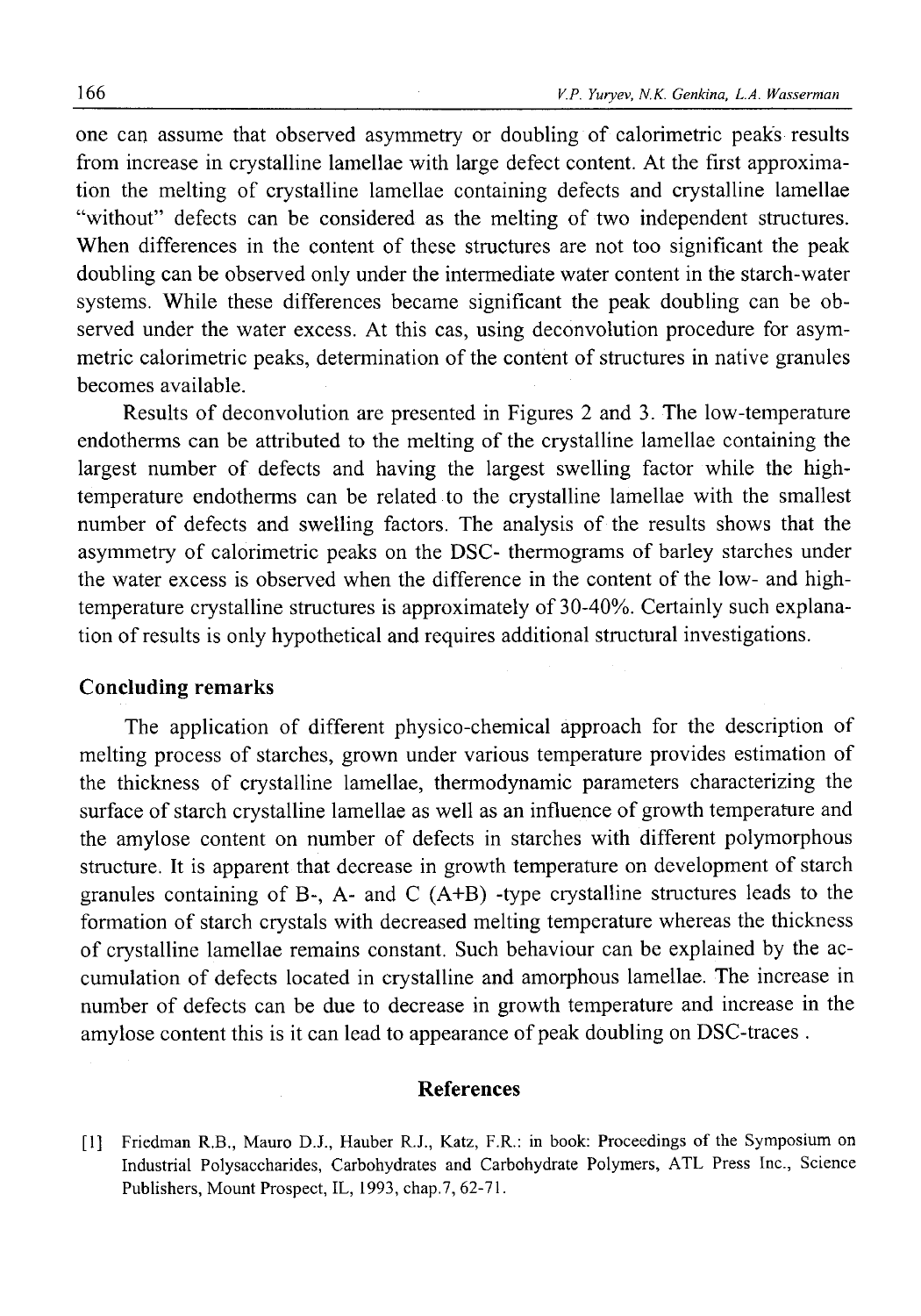- [2] Yur'ev V.P., Danilenko A.N., Nemirovskaya I.E., Lukin N.D., Zhushman A.I., Karpov: Appl. Bioch. Microbiol., 1996,32, 514-518.
- [3] Yur'yev V.P., Danilenko A.N., Nemirovskaya I.E.: Biophysics, 1997, **42,** 135-142.
- [4] Wang T.L., Bogracheva T.Y., Hedley C.L.: J. Experimental Botany, 1998, **49,** 481-502.
- [5] Yur'ev V.P., Nemirovskaya I.E., Kalistratova E.N., Danilenko A.N., Lukin N.D., Zhushman A.I., Karpov V.G., Belousova E.M., Garpenchenko T.V.: Appl. Biochem. Microbiol., 1998, 34, 606-612.
- [6] Myers A.M., Moreli M.K., Jaems M.G., Ball S.G.: Plant Physiol., 2000,**122,** 989-997.
- [7] S. Hizukuri: J. Jpn. Soc. Starch Sci. 1969,**17,** 73-88.
- [8] Tester, R.F.: Int. J. Biol. Macromol., 1997, **21,** 37-45.
- [9] Debon S. J. J., Tester R. F., Millam S., Davies H. V.: J. Sci. Food Agric., 1998, **76,** 599-607.
- [10] Tester R.F., Debon S.J.J., Davies H.V., Gidley M.J.: J. Sci. Food Agric., 1999, **79,** 2045-2051.
- [11] Noda T., Kobayashi T., Suda, I.: Carbohydr. Polym., 2001, 44, 239-241.
- [12] Tester R.F., Karkalas J.: Starch/Starke, 2001, **53,** 513-519.
- [13] Protserov V.A., Wasserman L.A., Tester R.F., Debon S.J.J., Ezemitskaja M.G., Yuryev V.P.: Carbohydr. Polym., 2002 (accepted for publication).
- [14] Genkina N.K., Koltisheva G.I., Wasserman L.A., Krivandin A.V., Yuryev V.P.: in book: Starch and Starch Containing Origins - Structure, Properties and New Technologies, Ed. V.P. Yuryev, A. Cesaro, W. Bergthaler, Nova Science Publisher, NY, 2002.
- [15] Genkina N.K., Koltisheva G.I., Wasserman L.A., A.V., Yuryev V.P.: Starch/Starke, 2002 (submitted for publication).
- [16] Kiseleva V.I., Tester R.F., Wasserman L.A., Krivandin A.V ., yours co-author, Popov A.A., Yuryev V.P.: Carbohydr. Polym., 2002 (submitted for publication)
- [17] Asaoka M., Okuno K., Hara K., Oba M., Fuwa H: J. Jpn. Soc. Starch Sci., 1989, **36,** 1-8.
- [18] Shi Y-C., Seib P.A., Bemardin, J.E.: Cereal Chem., 1994, **71,** 369-383.
- [19] Cottrell J.E., Duffus C.M., Paterson L., Mackay G.M.: Phytochemistry, 1995, **40,** 1057-1064.
- [20] Tester R.F., Morrison W.R., Ellis R.H., Piggott J.R., Batts G.R., Wheeler T.R., Morison J.L., Hadley P., Ledward D.A.: J. Cereal Sci., 1995, **22,** 63-71.
- [21] Tester R.F., Debon S.J.J., Sommerville M.D.: Carbohydr. Polym., 2000, **42,** 287-299.
- [22] Yuryev V.P., Wasserman L.A.: in book: Starch and Starch Containing Origins Structure, Properties and New Technologies, Ed. V.P. Yuryev, A. Cesaro, W. Bergthaler, Nova Science Publisher, NY, 2002.
- [23] Bershtein, V.A., Egorov V.M.: Differential Scanning Calorimetry of Polymers. Physics, Chemistry, Analysis, Technology. Ed. T.J. Kemp, Ellis Horwood, New-York - London - Toronto - Sydney - Singapore. 1994, 253 p.
- [24] Privalov P.L., Khechinashvili N.N. : J. Mol. Biol., 1974, 86, 665-684.
- [25] Asaoka M., Okuno K., Fuwa H: Agri. Biol. Chem., 1985, **49,** 373-379.
- [26] Asaoka M., Okuno K., Kanishi Y., Fuwa H: Agri. Biol. Chem., 1987, **51,** 3451-3453.
- [27] Fergason V.L., Zuber M.S.: Crop Sci. 1962, **2,** 209-211
- [28] Tester R.F., South J.B., Morrison W.R., Ellis R.P.: J. Cereal Sci., 1991,**13,** 113-127.
- [29] Tian S.J., Rickard, Blanshard J.M.V.: J. Sci. Food Agri., 1991, **57,** 459-491.
- [30] Myllarinen P., Schulman A.H., Salovaara H., Poutanen K.: Acta Agric. Scand., Sect.B, Soil Plant Sci., 1998, 48, 85-90.
- [31] Akuzava S, Sawayama S, Kawabata A.: Biosci. Biotech. Biochem., 1995, **59,** 1605-1608.
- [32] Lu T.-J., Keeling P.L., Singletary G.W.: Carbohydr. Res., 1996, **282,** 157-170.
- [33] Asaoka M., Okuno K., Sugimoto Y., Kawakami J., Fuwa H.: Starch/Starke 1984, 6, 189-193.
- [34] Asaoka M., Okuno K., Fuwa H.: In: New Approaches to Research on Cereal Carbohydrates, Ed. R.D. Hill and L. Munck, Elsvier Science Publishers, Amsterdam, 1985, pp 29-38.